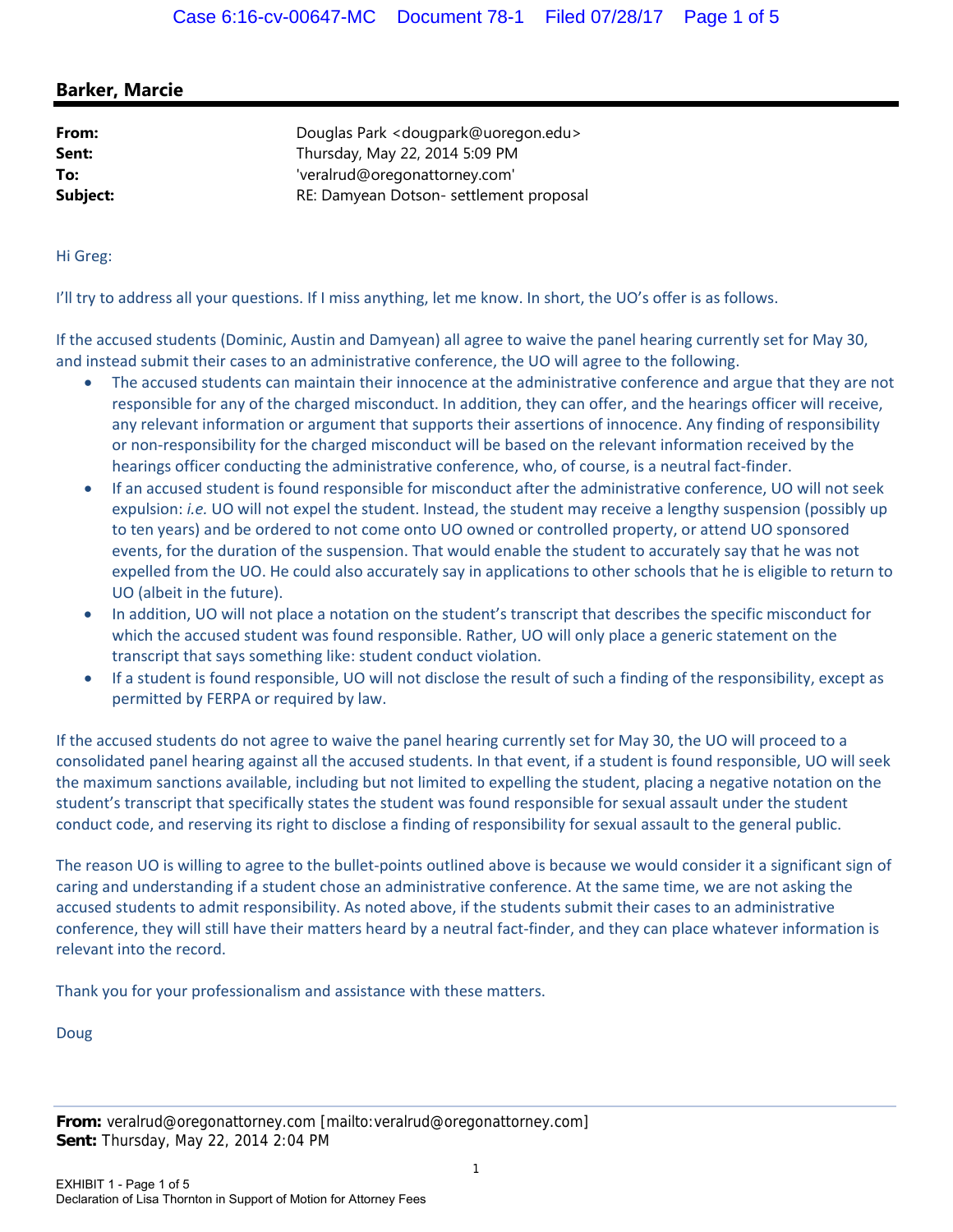**To:** Douglas Park

**Subject:** RE: Damyean Dotson- settlement proposal

Doug-

I'm trying tosummarize our discussion today for Dominic. To be clear: !) a non specific request from another university for records for a former UofO student being considered for admittance would yield a transcript without any info relating to student conduct issues; 2)assuming an agreement, if a more specific request for the conduct file is made, the university would send a copy of the complaint, the waiver of panel hearing, the finding of the administrator and the fact of suspension. Could the record provided to a requesting school contain more if agreed by the parties? Wouldn't the student have to agree to a release of such info before UofO responded with more than a basic transcript (I'm assuming the new school could require such a release from the applicant as part of the application process)?

Some considerations if we don't reach agreement: Has the hearing panel been chosen? If so, is there a panel head?

I have investigative reports covering similar territory to that covered in Darci's report. Sandy tells me that her report will be provided to the panel. If I submit the reports I've gathered, will the panel be provided them as well (I will tell you that some of the info is consistent with Darci's, some is not).

I advised Sandy when reviewing her report that the references to Title IX considerations and criteria was confusing and asked that those references be removed from the final report. Is that agreeable? Has the university subpenaed those witnesses set forth in my request last week? If not, will it be done if we go forward?

Is this proposal an all or none proposition? We've all approached this thus far as if all three of the young men were in exactly the same posture. While there are certainly common issues of procedure and proof, there are some factual differences (and the complaining student might well agree as I read her reported statements). Dominic was not involved in the initial "bathroom" sexual contact and would not have seen nor heard anything that might be construed as a protest or evidencing lack of consent during that interlude. He was described by the complainant as more concerned about her when her dislike of what was happening unquestionably was perceived at the apartment. He was her consensual partner in sexual activity the next morning...and I appreciate she may describe that differently...but it squares with her eventual admission to the police and Dominic's perception of what was happening). I don't want to abandon an argument for individual consideration either at hearing or in this negotiation process (and I have a concern that requiring these cases to be heard together violates the student privacy right Dominic is entitled to not to mention the prejudice to fair assessment of individual culpability; more on that if necessary). Let me know your thoughts.

I hope to have a full discussion with Dominic tomorrow so any response you have to these issues in the meantime is appreciated.

Regards, Greg Veralrud

-------- Original Message -------- Subject: RE: Damyean Dotson- settlement proposal From: Douglas Park <dougpark@uoregon.edu> Date: Wed, May 21, 2014 4:10 pm To: "Laura A. Fine" <finelaw@qwestoffice.net>, "'Shaun McCrea'" <shaun@mccreapc.com> Cc: "'Greg Veralrud'" <veralrud@oregonattorney.com>, Julia Cohalan <jcohalan@uoregon.edu>

It would be nice to meet with everyone. But I want to be respectful of your time, so I'm fine with a conference call. If you have time to meet on campus and are in our neighborhood anyway, let me know and I'll reserve a conference for us on campus.

Doug

**From:** Laura A. Fine [mailto:finelaw@qwestoffice.net] **Sent:** Wednesday, May 21, 2014 3:59 PM **To:** Douglas Park; 'Shaun McCrea'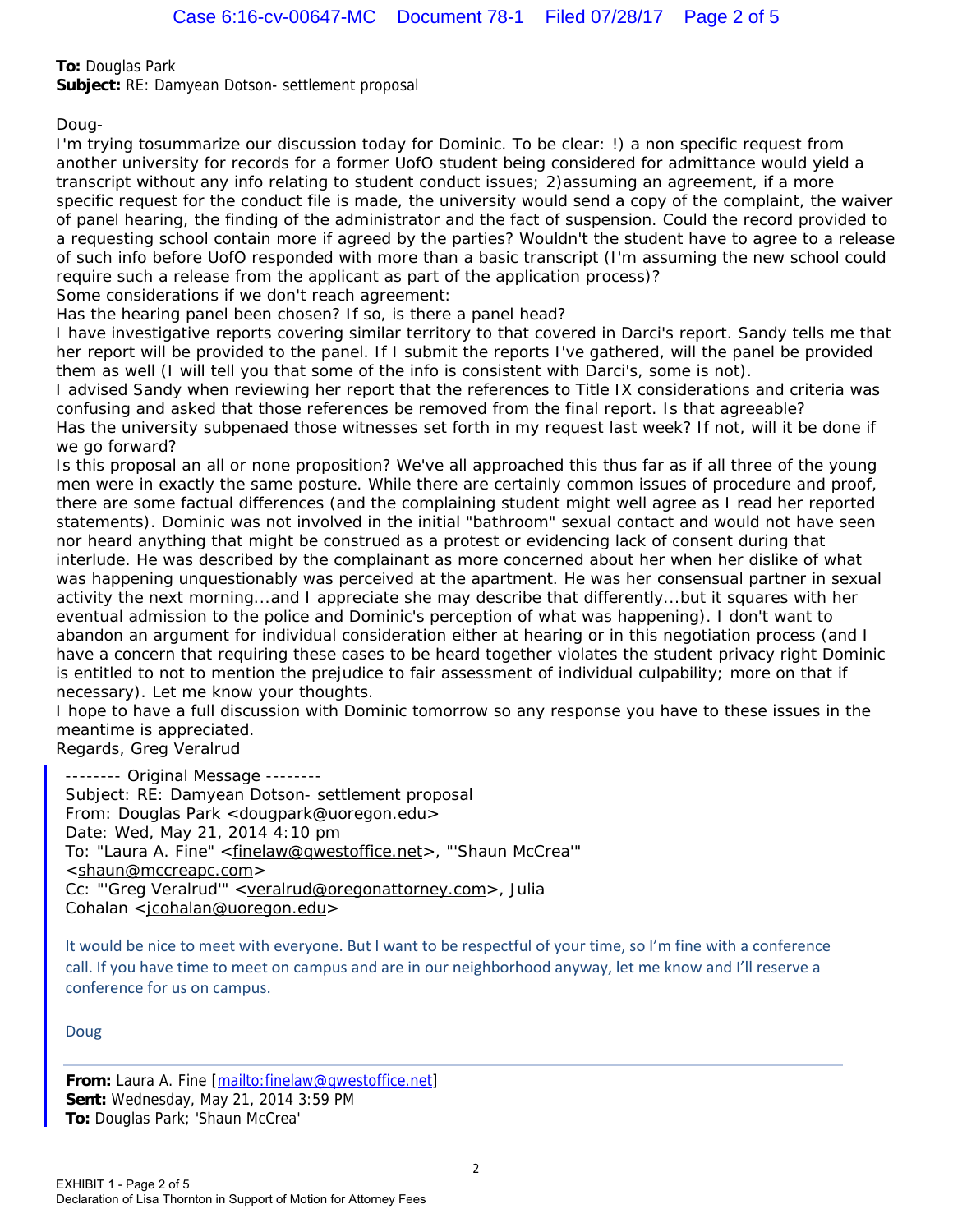**Cc:** 'Greg Veralrud'; Julia Cohalan **Subject:** RE: Damyean Dotson- settlement proposal

Do you want us to come in person or do it by phone.

Laura Fine Moro Law Office of Laura Fine Moro, P.C. 541 Willamette Street, Ste 403 Eugene, OR 97401 (541) 341-4542 phone (541) 341-4542 fax www.LauraFineMoro.com

**NOTE**: This correspondence is covered by the Electronic Communications Privacy Act, 18 U.S.C. 2510‐2521, and may contain privileged and confidential material. It is intended to be read ONLY by the named recipient(s). If you have received this message in error please notify the sender and discard immediately. Any dissemination, distribution or copying of the communication is strictly prohibited.

## *Admit Nothing. Remain Calm.*

**From:** Douglas Park [mailto:dougpark@uoregon.edu] **Sent:** Wednesday, May 21, 2014 3:50 PM **To:** Laura A. Fine; 'Shaun McCrea' **Cc:** 'Greg Veralrud'; Julia Cohalan **Subject:** RE: Damyean Dotson- settlement proposal

Thank you for responding, everyone. Let's try for tomorrow morning after 10:00.

Doug

**From:** Laura A. Fine [mailto:finelaw@qwestoffice.net] **Sent:** Wednesday, May 21, 2014 3:37 PM **To:** Douglas Park; 'Shaun McCrea' **Cc:** 'Greg Veralrud'; Julia Cohalan **Subject:** RE: Damyean Dotson- settlement proposal

Doug

I just spoke with Greg, who is driving on the McKenzie Highway. He has some time constraints today but could try to pull over and do a conference call today. Alternatively, he and I both have court in the morning but are available after 10 am. I can't speak for Shaun's

Laura Fine Moro Law Office of Laura Fine Moro, P.C. 541 Willamette Street, Ste 403 Eugene, OR 97401 (541) 341-4542 phone (541) 341-4542 fax www.LauraFineMoro.com

availability tomorrow, though.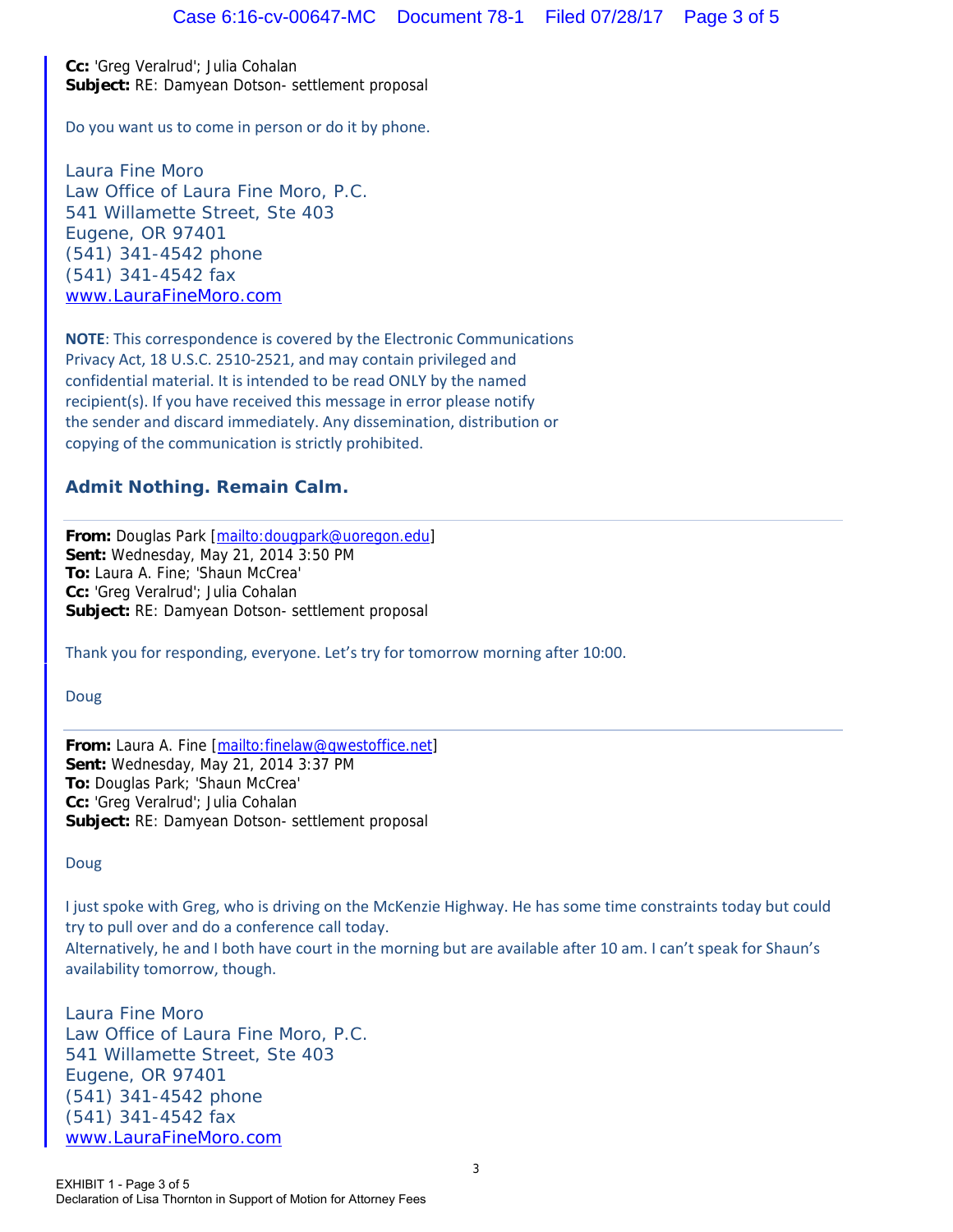**NOTE**: This correspondence is covered by the Electronic Communications Privacy Act, 18 U.S.C. 2510‐2521, and may contain privileged and confidential material. It is intended to be read ONLY by the named recipient(s). If you have received this message in error please notify the sender and discard immediately. Any dissemination, distribution or copying of the communication is strictly prohibited.

## *Admit Nothing. Remain Calm.*

**From:** Douglas Park [mailto:dougpark@uoregon.edu] **Sent:** Wednesday, May 21, 2014 2:58 PM **To:** Shaun McCrea **Cc:** Laura Fine; Greg Veralrud; Julia Cohalan **Subject:** RE: Damyean Dotson- settlement proposal

## Hello Shaun, Laura and Greg:

Do you have time to discuss the proposed settlements you sent? If so, my office can set-up a conference call. I added Julia Cohalan to this email string because she is vastly superior to me at coordinating such meetings. If you could "reply all" with your availability that would be great. We'll then confirm a time and call‐in number.

Thanks! Doug

**From:** Douglas Park **Sent:** Monday, May 19, 2014 5:07 PM **To:** 'Shaun McCrea' **Cc:** Laura Fine; Greg Veralrud **Subject:** RE: Damyean Dotson- settlement proposal

Hello Counsel (Shaun, Laura and Greg):

We'll review this as soon as we can and get back to you.

Hope all is well,

Doug

From: Shaun McCrea [mailto:shaun@mccreapc.com] **Sent:** Monday, May 19, 2014 4:21 PM **To:** Douglas Park **Cc:** Laura Fine; Greg Veralrud **Subject:** Re: Damyean Dotson- settlement proposal

Doug:

I hope your allergies are better but my guess is they're not-- based on how I felt this morning.

Attached is a proposed settlement agreement to resolve the issues between Mr. Dotson and the University of Oregon.